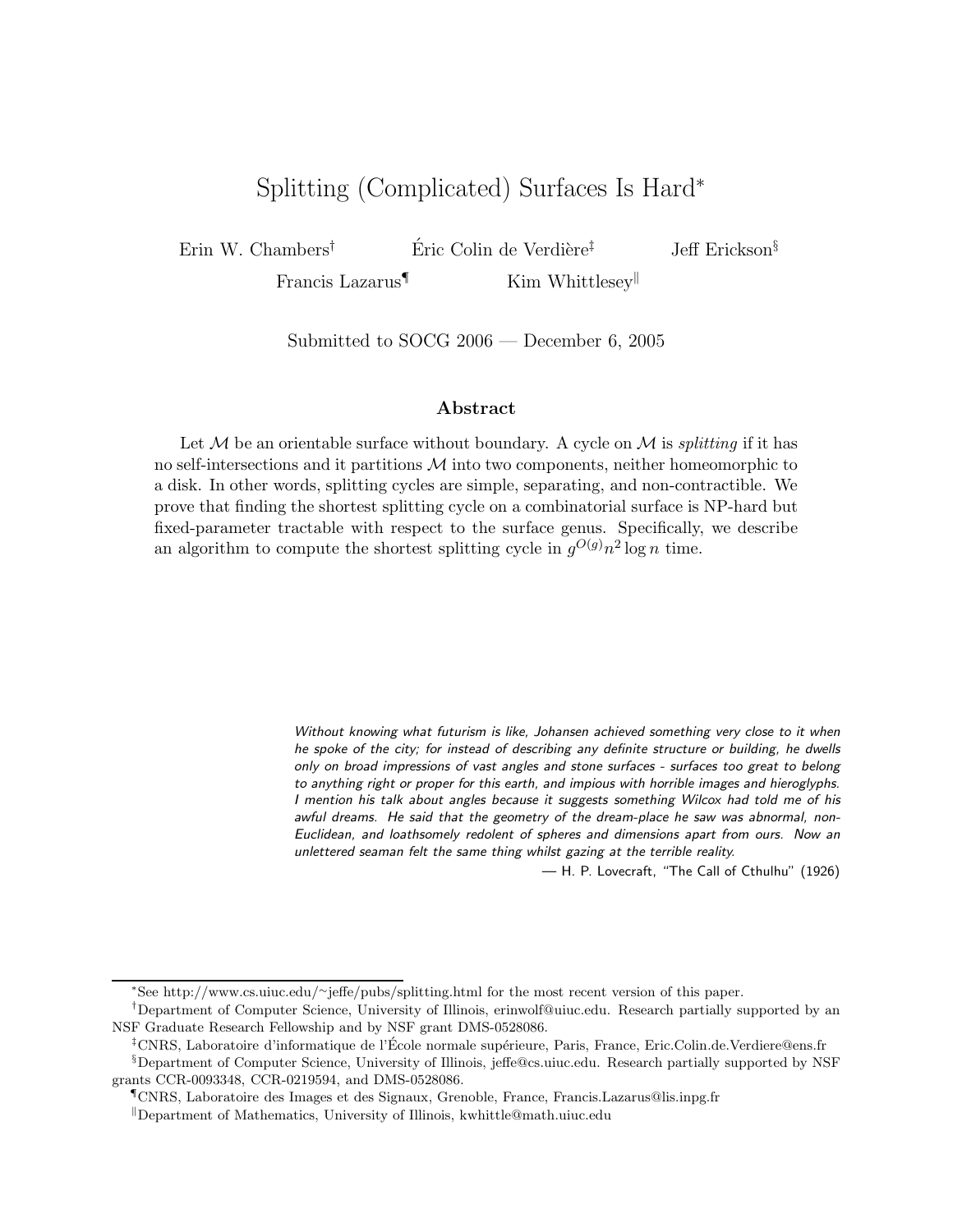# 1 Introduction

Optimization problems on surfaces in the fields of computational topology and topological graph theory have received much attention in the past few years. Such problems are usually set in the *combinatorial surface* model. A combinatorial surface is a graph  $G(\mathcal{M})$  embedded on a surface M that cuts M into topological disks. Curves on this surface are required to be walks on  $G(\mathcal{M})$ , and edges of  $G(\mathcal{M})$  have positive weights, allowing one to measure the length of a curve.

Most of these results have been obtained in the combinatorial surface model. Erickson and Har-Peled [8] prove that the computation of a shortest subgraph of  $G(\mathcal{M})$  that cuts M into a disk, or shortest cut graph, is NP-hard. Colin de Verdière and Lazarus consider the problem of finding the shortest simple loop [5] or cycle [4] within a given homotopy class. A polynomial time algorithm for the generalization of this problem to non-simple curves was later obtained by Colin de Verdière and Erickson [3]. Erickson and Whittlesey [9] provide simple polynomial time algorithms to compute the shortest homology basis and the shortest fundamental system of loops of a surface. Cabello and Mohar [2] describe algorithms to compute the shortest non-separating and non-contractible cycle, improving earlier algorithms of Erickson and Har-Peled [8] when the genus of the input surface is small.

Many of these problems can be seen as the computation of a shortest cycle with some prescribed topological property, such as non-contractibility. When the set of cycles with the desired property satisfies the so-called 3-path condition, a generic algorithm of Mohar and Thomassen finds a shortest such cycle in  $O(n^3)$  time [14, Sect. 4.3]. For instance, the sets of non-separating and non-contractible cycles satisfy the 3-path condition, but the set of separating cycles on a surface does not.

In this paper, we study the following optimization problem: Given a orientable 2-manifold  $\mathcal M$ with genus  $g \geq 2$  without boundary, we find a shortest simple non-contractible cycle that separates  $M$ . For simplicity, we will call a simple non-contractible separating cycle a *splitting* cycle. Removing a splitting cycle from any surface leaves two non-contractible components, each with one boundary cycle. Cutting along a maximal set of non-homotopic splitting cycles decomposes the surface into a collection of punctured tori.

After reviewing a few necessary concepts from topology and proving some preliminary results, we prove in Section 3 that it is NP-hard to compute a shortest splitting cycle. In Section 4, we then prove that a splitting cycle on a surface of genus q cuts any shortest path on the surface  $O(q)$  times, and that this bound is tight in the worst case. This property leads to an algorithm to compute a shortest splitting cycle in  $g^{O(g)}n^2 \log n$  time, which we describe in Section 5. Thus, the shortest splitting problem is fixed-parameter tractable with respect to the genus of the surface. This is the first result of this kind among the previously cited works. In particular, although Erickson and Har-Peled provide an polynomial-time algorithm to compute the minimum cut graph on any surface of constant genus, the order of the polynomial running time depends on the genus [8].

# 2 Preliminaries

## 2.1 Topological Background

We recall several notions from combinatorial and computational topology. See also Hatcher [11], Stillwell [15], or Zomorodian [16] for more details.

**Curves on surfaces.** A surface (or 2-manifold with boundary)  $M$  is a topological Hausdorff space where each point has a neighborhood homeomorphic either to the plane or to the closed half-plane. The points with neighborhood homeomorphic to the closed half-plane comprise the boundary of  $M$ . All the surfaces considered here are *compact*, *connected*, and *orientable*. Such a surface is homeomorphic to a sphere with  $g$  handles attached and  $b$  open disks removed, for some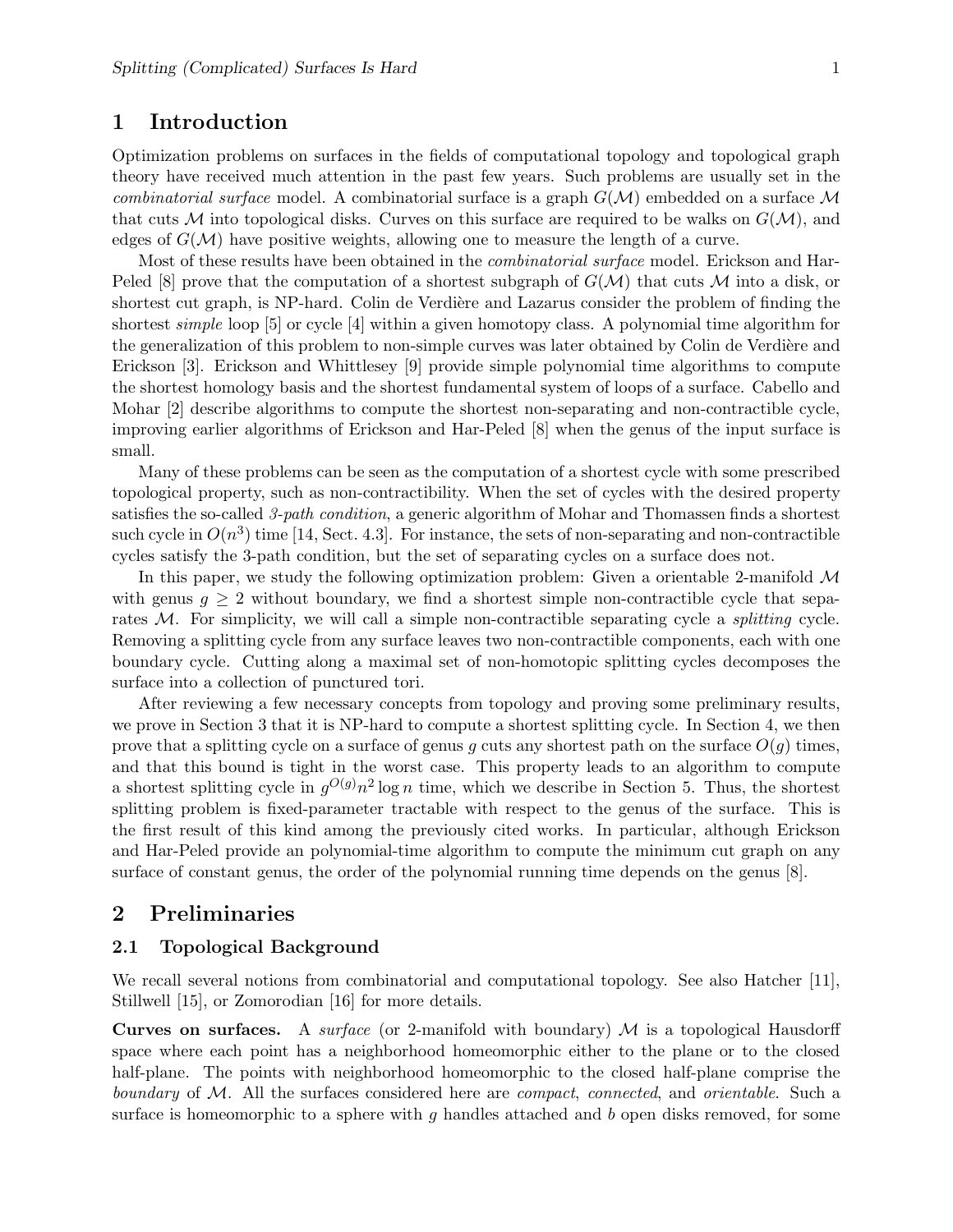unique non-negative integers  $g$  and  $b$  called respectively the *genus* and the *number of boundaries* of M. In this paper, all surfaces are without boundary, unless specifically stated otherwise.

Let M be a surface. A path on M is a continuous map  $p : [0,1] \to M$ . The endpoints of p are  $p(0)$  and  $p(1)$ . A loop with basepoint x is a path with both endpoints equal to x. A cycle is a continuous map  $\gamma: S^1 \to \mathcal{M}$ , where  $S^1$  denotes the unit circle. A path, loop, or cycle is *simple* if it is one-to-one, except, of course, for the endpoints of a loop. Two cycles are disjoint if they do not intersect. Two paths are *disjoint* if they intersect only at their endpoints; in particular, two disjoint loops intersect only at their common basepoint.

If p is a path, its reversal is the path  $\bar{p}(t) = p(1-t)$ . The concatenation p · q of two paths p and q with  $p(1) = q(0)$  is defined by setting  $(p \cdot q)(t) = p(2t)$  for all  $t \leq 1/2$ , and  $(p \cdot q)(t) = q(2t-1)$ for all  $t \geq 1/2$ .

**Systems of loops and homotopy.** If L is a set of pairwise disjoint simple loops,  $\mathcal{M} \setminus L$  denotes the surface with boundary obtained by *cutting*  $M$  along the loops in L. A system of loops on  $M$ is a set of pairwise disjoint simple loops L such that  $\mathcal{M} \setminus L$  is a topological disk. Any system of loops contains exactly 2g loops.  $\mathcal{M} \setminus L$  is a 4g-gon where the loops appear in pairs, and is called the polygonal schema associated to L.

A homotopy between two paths p and q is a continuous map  $h : [0,1] \times [0,1] \rightarrow M$  such that  $h(0, \cdot) = p$ ,  $h(1, \cdot) = q$ ,  $h(\cdot, 0) = p(0) = q(0)$ , and  $h(\cdot, 1) = p(1) = q(1)$ . A (free) homotopy between two cycles  $\gamma$  and  $\delta$  is a continuous map  $h: [0,1] \times S^1$  such that  $h(0, \cdot) = \gamma$  and  $h(1, \cdot) = \delta$ . A loop or cycle is *contractible* if it is homotopic to a constant loop or cycle. A simple cycle  $\gamma$  is *separating* if  $\mathcal{M} \setminus \gamma$  has two components. Every contractible simple cycle is separating (actually, it bounds a disk), but not all simple cycles are contractible.

Two cycles are homologous if one can be continuously deformed into the other via a deformation that may include splitting cycles at self-intersection points, merging intersecting pairs of cycles, or adding or deleting contractible cycles. For any two loops  $\ell$  and  $\ell'$  with the same basepoint, their concatenations  $\ell \cdot \ell'$  and  $\ell' \cdot \ell$  are homologous. A cycle or loop is *null-homologous* if it is homologous to a constant loop; a cycle is separating if and only if it is simple and null-homologous.

We say that a cycle *splits* a surface  $M$  if it is simple, non-contractible, and separating.

Combinatorial and cross-metric surfaces. Like most earlier related results [2, 4, 5, 8, 9, 13], we state and prove our results in the *combinatorial surface* model. A combinatorial surface is an abstract surface M together with a weighted undirected graph  $G(\mathcal{M})$ , embedded on M so that each open face is a disk. In this model, the only allowed paths are walks in  $G$ ; the length of a path is the sum of the weights of the edges traversed by the path, counted with multiplicity. The complexity of a combinatorial surface is the total number of vertices, edges, and faces of G.

It is often more convenient to work in an equivalent dual formulation of this model introduced by Colin de Verdière and Erickson [3]. A *cross-metric surface* is also an abstract surface  $M$  together with an undirected weighted graph  $G^* = G^*(\mathcal{M})$ , embedded so that every open face is a disk. However, now we consider only regular paths and cycles on  $\mathcal{M}$ , which intersect the edges of  $G^*$ only transversely and away from the vertices. The *length* of a regular curve  $p$  is defined to be the sum of the weights of the dual edges that p crosses, counted with multiplicity. See [3] for further discussion of these two models.

#### 2.2 Preliminary Lemmas

A set of loops, all with the same basepoint, are independent if they are simple, non-contractible, pairwise non-homotopic, and pairwise disjoint. An independent set  $L$  of loops is *strongly indepen*dent if no loop in  $L$  is homotopic to the reverse of another loop in  $L$ .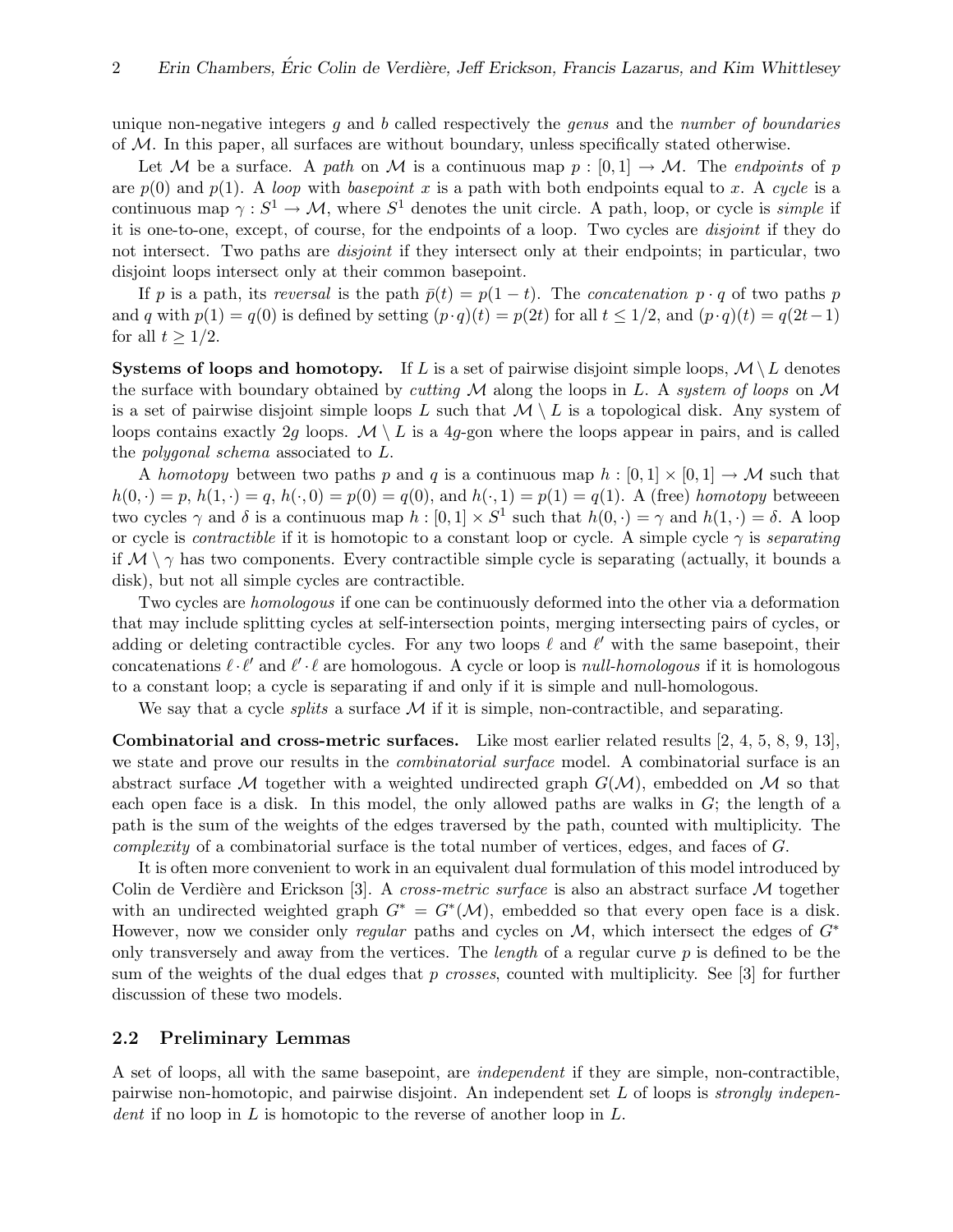**Lemma 2.1.** Let M be an orientable surface of genus  $g \ge 1$ . Any independent set of loops in M contains at most  $12g - 6$  loops.

**Proof:** Let L be a strongly independent set of loops with basepoint x; it suffices to show that  $|L| \leq 6g - 3$ . Each component of  $\mathcal{M} \setminus L$  has at least one boundary cycle, and each boundary cycle contains at least one copy of the basepoint x. If any component  $\mathcal{M}'$  is a disk, that disk must have at least three copies of the basepoint x on its boundary, because no loop in  $L$  is contractible or homotopic to another loop in  $L$  or its inverse. We will add loops to the set  $L$ , maintaining its strong independence, until we reach a maximal strongly independent set.

First, if some component  $\mathcal{M}'$  has non-zero genus, let  $\ell$  be a simple non-separating loop in  $\mathcal{M}'$ based at (some copy of) x.  $\mathcal{M}' \setminus \ell$  has smaller genus than  $\mathcal{M}'$ , and  $L \cup \{\ell\}$  is still a strongly independent set of loops in M.

Second, if some component  $\mathcal{M}'$  has more than one boundary cycle, let  $\ell'$  be a path in  $\mathcal{M}'$ between any two copies of x on different boundary cycles.  $\mathcal{M}' \setminus \ell'$  has the same genus but one fewer boundary than M'. This path corresponds to a loop  $\ell$  in M, and  $L \cup {\ell}$  is still strongly independent.

Finally, suppose every component  $\mathcal{M}'$  of  $\mathcal{M} \setminus L$  is homeomorphic to a disk. As we argued earlier, each component has at least three copies of x on its boundary. If four or more copies of  $x$ appear on the boundary of some component  $\mathcal{M}'$ , we can triangulate  $\mathcal{M}'$  by adding more loops to L without violating strong independence.

Thus, if L is a maximal strongly independent set of loops, each component of  $\mathcal{M}\setminus L$  is a triangle, that is, a disk with exactly three copies of x on its boundary. Let t be the number of triangles. Each triangle is incident to three loops, and each loop to two triangles, so  $3t = 2|L|$ , and Euler's formula implies that  $1 - |L| + t = 2 - 2q$ . We conclude that  $|L| = 6q - 3$ .

The intersection of any loop  $\ell$  with a small neighborhood of the basepoint consists of an *initial* subpath  $\ell^+$  and a terminal subpath  $\ell^-$ . Let L be a set of loops with common basepoint. The incidence pattern of L records the cyclic order of its initial and terminal subpaths around the basepoint.

Lemma 2.2. Let a and b be two simple, non-contractible, disjoint, homotopic loops on an orientable surface  $M$ . For one of the two possible orientations of  $M$ , the incidence pattern of these loops is  $a^+a^-b^-b^+$ . Moreover, a and b bound an open disk whose intersection with a neighborhood of the basepoint consist of a wedge between  $a^+$  and  $b^+$  and a wedge between  $b^-$  and  $a^-$ .



Figure 1. Lemma 2.2. Only the third incidence pattern is possible;  $a$  and  $b$  bound a disk containing the grey wedges.

**Proof:** If the incidence pattern were  $a^+b^+a^-b^-$  or  $a^+a^-b^+b^-$ , there would be a simple cycle homotopic to the loop  $a \cdot b \simeq a \cdot a$ . (See Figure 1.) But this is impossible, because no loop homotopic to the square of a non-contractible simple loop is simple [7, Theorem 4.2]. So the incidence pattern must be  $a^+a^-b^-b^+$ .

Now, consider a contractible simple cycle  $\gamma$  that is a slightly translated copy of  $a \cdot b^{-1}$  and intersects neither a nor b. In the neighborhood of the basepoint,  $\gamma$  is inside the wedge between  $a^+$  and  $b^+$  on one side, and inside the wedge between  $b^-$  and  $a^-$  on the other side. The disk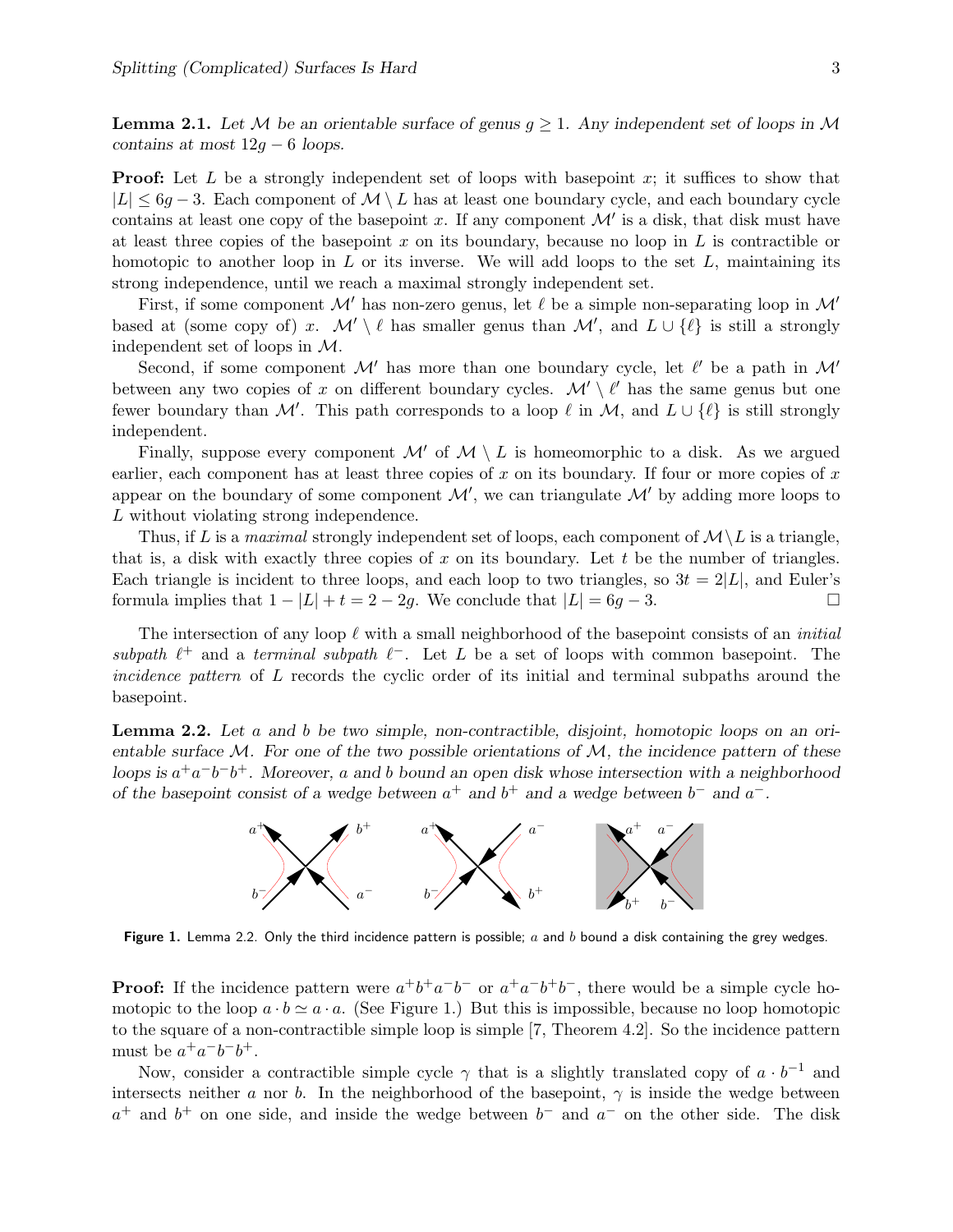bounded by  $\gamma$  cannot contain the basepoint, because it would then contain the non-contractible loops  $a$  and  $b$ . Thus, in the neighborhood of the basepoint, this disk also lies inside the same two wedges.  $\Box$ 

# 3 NP-hardness

Theorem 3.1. Finding the shortest splitting cycle on a combinatorial surface is NP-Hard.

**Proof:** We describe a reduction from the following special case of the Euclidean traveling salesman problem  $[12]$ : Given a set P of n points on the two-dimensional integer grid, are they connected by a tour whose length is exactly  $n^{\circ}$ . Any such tour must lie entirely on the grid, and must consist of  $n$  axis-parallel unit-length segments, each joining a pair of points in  $P$ . Our reduction is similar to (and was inspired by) a proof by Eades and Rappaport [6] that computing the minimum-perimeter polygon separating a set of red points from a set of blue points in the plane is NP-hard; see also Arkin et al. [1].

We describe a two-step reduction. Let P be a set of n points on the  $n \times n$  integer grid in the plane. To begin the first reduction, we overlay  $n \leq 4 \times 4$  square grids of width  $\varepsilon < 1/4n$ , one centered on each point in P, on top of the  $n \times n$  integer grid. In each small grid, we color the square in the second row and second column red and the square in the third row and third column blue. We now easily observe that the following question is NP-complete: *Does the modified grid contain a* cycle of length at most  $n + 1/2$  that separates the red squares from the blue squares? Any TSP tour of P of length n can be modified to produce a separating cycle of length at most  $n + 1/2$  by locally modifying the tour within each small grid, as shown in Figure 2(a) and (b). Conversely, any separating cycle must pass through the center points of all  $n$  small grids, which implies that any separating cycle of length at most  $n+1/2$  must contain n grid edges that comprise a TSP tour of P.



Figure 2. (a) A TSP tour of length n. (b) The corresponding red/blue separating cycle (not to scale). (c) Separating heaven from hell (not to scale); the central disk is a small portion of Earth.

In the second reduction, we reduce the problem to finding a minimum-length splitting cycle. We isometrically embed the modified grid on a sphere, which we call Earth. We remove the red and blue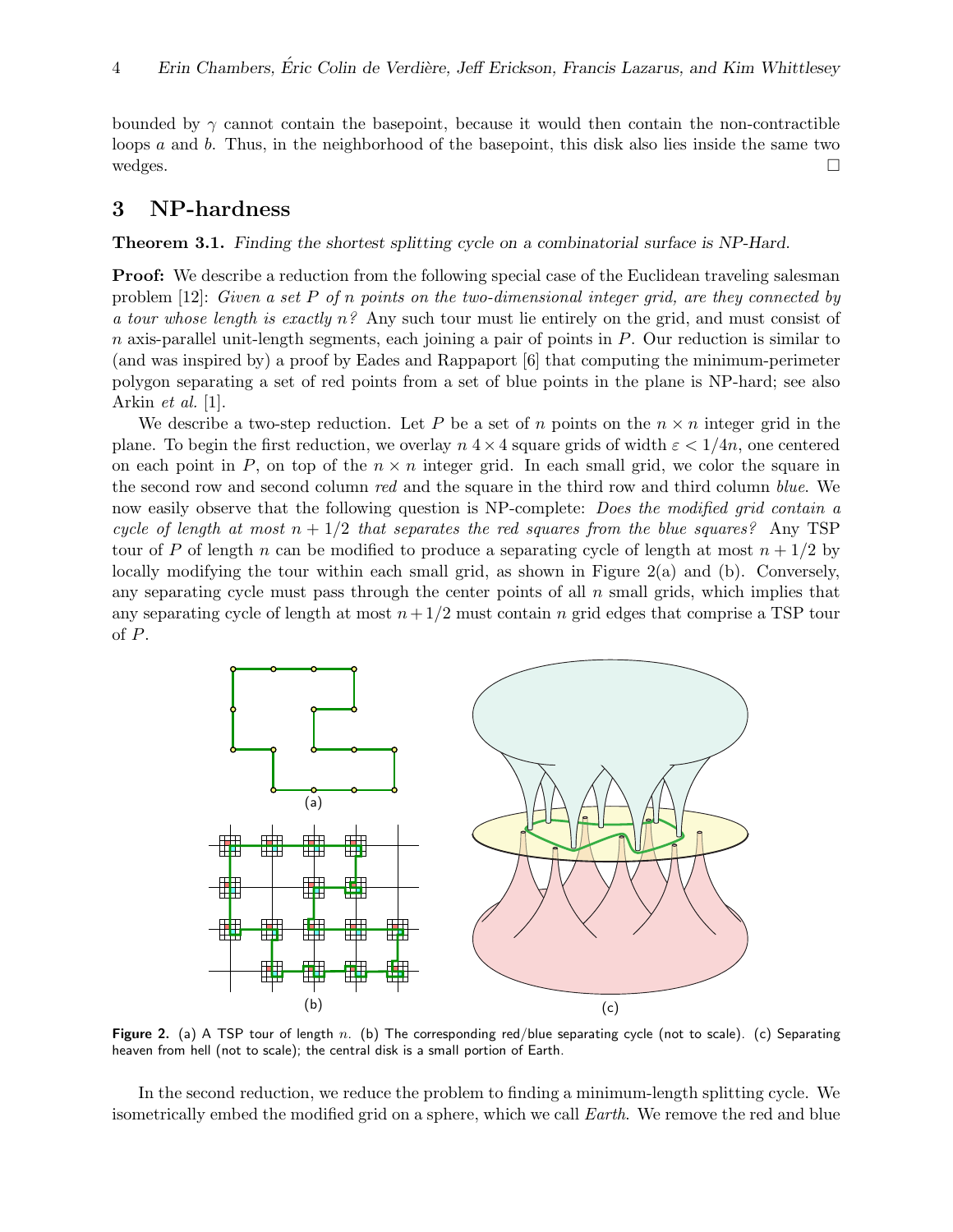squares to create 2n punctures, which we attach to two new punctured spheres, called heaven and *hell.* We attach the n punctures in heaven to the n blue punctures on Earth; similarly, we attach the n punctures in hell to the n red punctures on Earth. We append edges of length  $n^3$  to the resulting surface so that each face of the final embedded graph is a disk. The resulting combinatorial surface  $\mathcal{M}(P)$  has genus  $2n-2$  and complexity  $O(n^2)$ , and it can clearly be constructed in polynomial time. See Figure 2(c).

The shortest cycle  $\gamma$  that splits  $\mathcal{M}(P)$  must lie entirely on Earth, since the edges in heaven and hell are far too long. Moreover,  $\gamma$  must separate the blue punctures from the red punctures; otherwise,  $\mathcal{M}(P) \setminus \gamma$  would be connected by a path through heaven or through hell. Thus,  $\gamma$  is precisely the shortest cycle that separates the red and blue squares in our intermediate problem. This cycle has length at most  $n+1/2$  if and only if the original points P have a tour of length n.  $\square$ 

# 4 Structural Properties

For any two points x and y on a cycle  $\alpha$ , we let  $\alpha[x, y]$  denote the path from x to y along  $\alpha$ , taking into account the orientation of  $\alpha$ . For a path or a dual edge  $\alpha$ , the same notation is used for the unique simple path between x and y on  $\alpha$ .

## 4.1 Multiplicity Bound

**Lemma 4.1.** Any shortest splitting cycle on a cross-metric surface  $M$  crosses each edge  $e^*$  of  $G^*(\mathcal{M})$  at most once in each direction.

**Proof:** Assume for the purpose of contradiction that some shortest splitting cycle  $\gamma$  crosses some dual edge  $e^*$  twice in the same direction, say left to right. Let x and z be consecutive left-to-right intersection points along  $e^*$ ; that is,  $\gamma$  does not cross  $e^*[x, z]$  from left to right. The path  $e^*[x, z]$  is on one side of  $\gamma$  near x, but on the other side of  $\gamma$  near z. Because  $\gamma$  separates the surface,  $\gamma$  must cross  $e^*$  from right to left at some point y between x and z.

The cycles  $\gamma[x, y] \cdot e^*[y, x]$  and  $\gamma[y, z] \cdot e^*[z, y]$  are non-contractible; otherwise, we could shorten  $\gamma$ by removing two crossings with  $e^*$  without changing its homotopy class.



Figure 3. Lemma 4.1. If  $\gamma$  crosses  $e^*$  twice in the same direction, we can remove both crossings.

Define a new cycle  $\gamma' = \gamma[x, y] \cdot e^*[y, z] \cdot \gamma[z, x] \cdot e^*[x, y] \cdot \gamma[y, z] \cdot e^*[z, x]$ , as shown in Figure 3. The new cycle  $\gamma'$  is simple, because x, y, z are consecutive along  $e^*$ . The cycle  $\gamma'$  is in the same (integer) homology class as  $\gamma$  and is therefore null-homologous. By translating the non-contractible cycles  $\gamma[x,y] \cdot e^*[y,x]$  and  $\gamma[y,z] \cdot e^*[z,y]$  away from  $\gamma'$ , we obtain two non-contractible cycles a' and b', one in each component of  $\mathcal{M} \setminus \gamma'$ ; so  $\gamma'$  is non-contractible. Finally,  $\gamma'$  crosses  $e^*$  two times fewer than  $\gamma$  and crosses every other edge in  $G^*(\mathcal{M})$  the same number of times as  $\gamma$ . We conclude that  $\gamma'$  is a splitting cycle that is shorter than  $\gamma$ , which is impossible.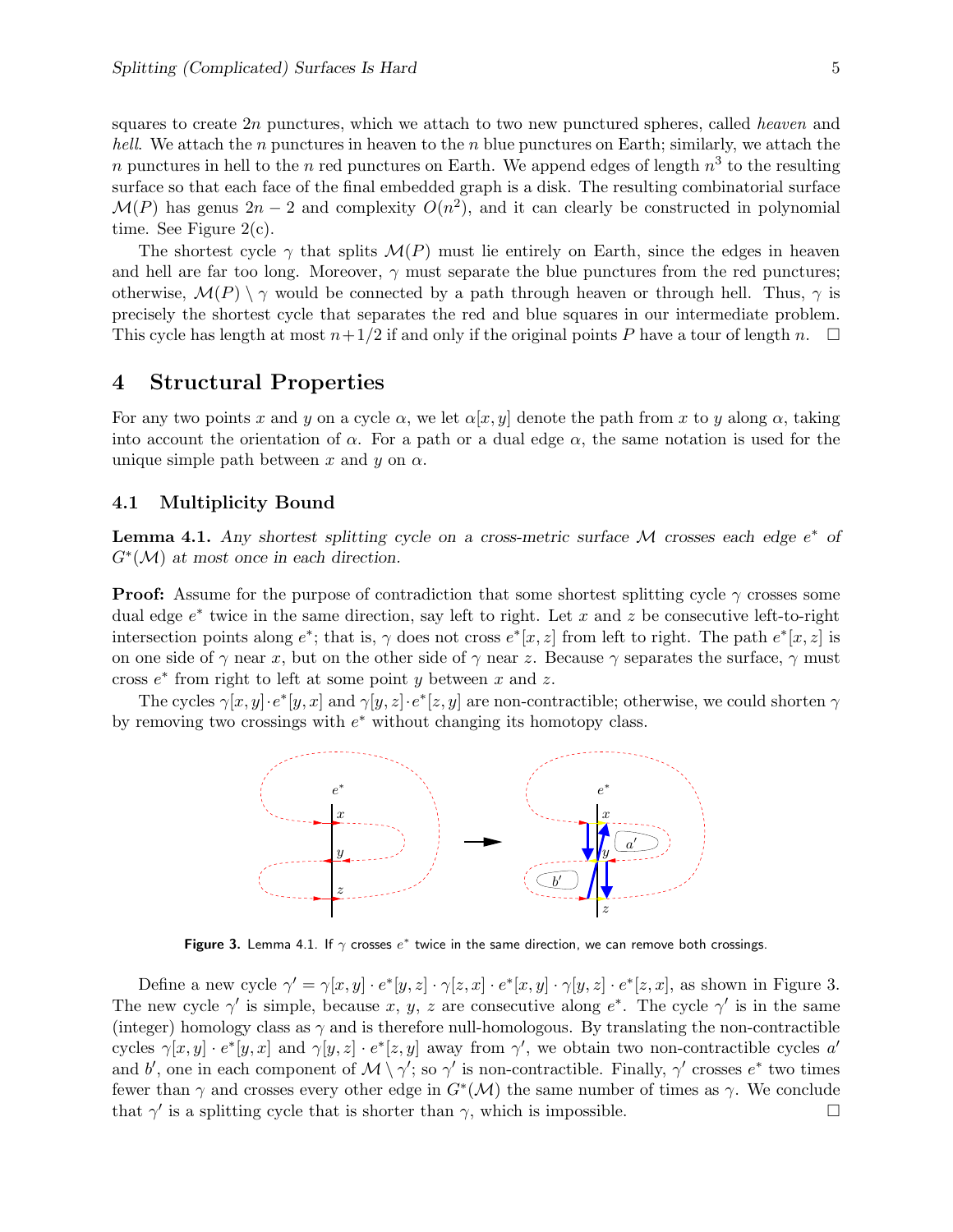# 4.2  $O(g)$  Crossings with Any Shortest Path

Proposition 4.2. Let P be a set of pairwise interior-disjoint shortest paths on a cross-metric surface M. Some shortest splitting cycle crosses each path in P at most  $O(g)$  times.

**Proof:** Let  $\gamma$  be a shortest splitting cycle with the minimum number of crossings with paths in P. We can assume that  $\gamma$  does not pass through the endpoints of any path in P, since we are on a cross-metric surface and could simply perturb  $\gamma$  slightly. Consider any path p in P that intersects  $\gamma$ .

The intersection points  $\gamma \cap p$  partition  $\gamma$  into arcs. These arcs may intersect other paths in P. Let  $\mathcal{M}/p$  be the quotient surface obtained by contracting p to a point  $p/p$ . Each arc corresponds to a loop in  $\mathcal{M}/p$  with basepoint  $p/p$ . We say that two such arcs are *homotopic rel p* or *relatively* homotopic if the corresponding loops in  $\mathcal{M}/p$  are homotopic.

For any two consecutive intersection points x and y along  $\gamma$ , the arc  $\gamma[x, y]$  cannot be homotopic to  $p[x, y]$ , since otherwise we can obtain a no longer splitting cycle  $\gamma[y, x] \cdot p[x, y]$  that has fewer crossings with the paths in P. It follows that none of the arcs of  $\gamma$  are contractible rel p. Since the arcs are disjoint except at their common endpoints, Lemma 2.1 implies that there are at most  $12g - 6$  relative homotopy classes of arcs.

We can partition the arcs into four types—LL, RR, LR, and RL—according to whether the arcs start on the left or right side of  $p$ , and whether they end on the left or right side of  $p$ . To complete the proof, we argue that there is at most one arc of each type in each relative homotopy class. We explicitly consider only types LL and RL; the other two cases follow from symmetric arguments.

Suppose for purposes of contradiction that there are two LL-arcs  $u = \gamma[a, z]$  and  $w = \gamma[c, x]$ that are homotopic rel p. By Lemma 2.2, without loss of generality, the intersection points appear along  $e^*$  in the order  $a, c, x, z$ , and the cycle  $u \cdot p[z, x] \cdot \bar{w} \cdot p[c, a]$  bounds a disk. Without loss of generality, we assume that no other arc homotopic rel p intersects this disk. Since  $\gamma$  is separating, there must be exactly one arc  $v = \gamma[y, b]$  between u and w that is relatively homotopic to  $\bar{u}$  and  $\bar{w}$ .



Figure 4. The exchange argument for LL arcs.

Without loss of generality, suppose the path  $\gamma[x, a]$  does not contain any of the arcs u, v, or w. Consider the cycle

$$
\gamma'=p[a,b]\cdot\gamma[b,c]\cdot p[c,b]\cdot\bar\gamma[b,y]\cdot p[y,z]\cdot\gamma[z,y]\cdot p[y,x]\cdot\gamma[x,a]
$$

obtained by removing u and w from  $\gamma$ , reversing v, and connecting the remaining pieces of  $\gamma$  with subpaths of p; see Figure 4. This cycle crosses p fewer times than  $\gamma$ , and crosses any other path in p no more than  $\gamma$ . An argument identical to the proof of Lemma 4.1 implies that  $\gamma'$  is simple, null-homologous, and non-contractible. Because  $p$  is a shortest path,  $u$  cannot be shorter than  $p[a, z]$ , which implies that  $\gamma'$  is no longer than  $\gamma$ , contradicting the fact that  $\gamma$  is a shortest splitting cycle with the minimal number of crossings with paths in P. We conclude that any two LL-arcs must be in different relative homotopy classes.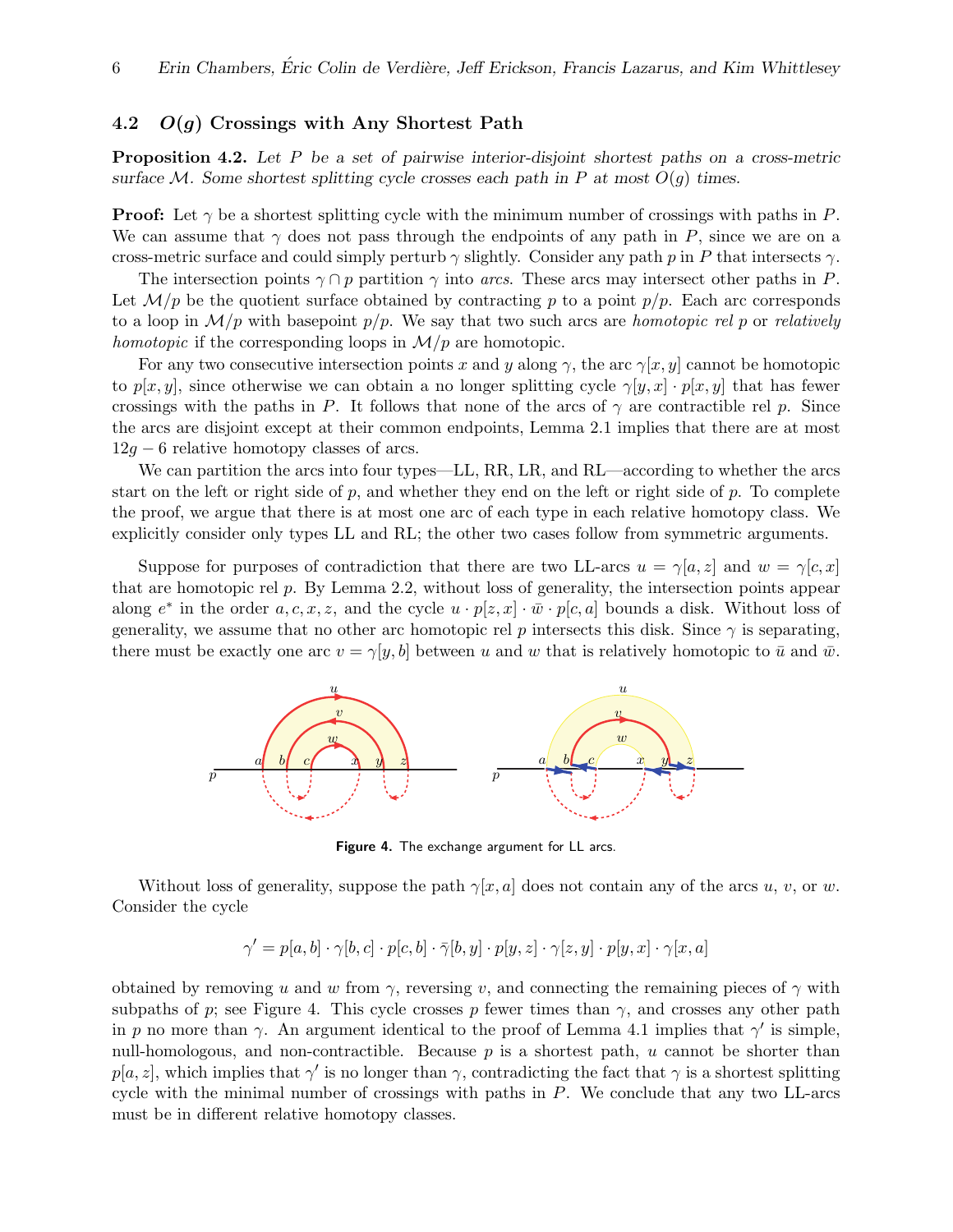Now suppose for purposes of contradiction that there are two RL-arcs  $u = \gamma[a, x]$  and  $w = \gamma[c, z]$ that are relatively homotopic. By Lemma 2.2, the cycle  $u \cdot p[x, z] \cdot \bar{w} \cdot p[c, a]$  bounds a disk D. Without loss of generality no arc relatively homotopic to  $u$  and  $w$  lies inside this disk. Up to symmetry, we can assume that a precedes c and x precedes z along edge  $e^*$ . Point x cannot lie between a and c, because then arc u would end on the boundary of D, and  $\gamma$  could not exit D without creating a self-intersection, an arc that is contractible rel  $p$ , or an arc in D that is relatively homotopic to  $u$  and  $w$ , none of which are possible. Thus, the four intersection points must appear in the order  $a, c, x, z$ , possibly with  $c = x$ . See Figure 5.



**Figure 5.** Two impossible incidence orders and two possible incidence orders for two RL arcs; disk  $D$  is shaded.

As in the previous case, because  $\gamma$  is a splitting cycle, there must be exactly one arc  $v = \gamma[y, b]$ between u and w that is homotopic to  $\bar{u}$  and  $\bar{w}$ . If  $c = x$ , there is only one way to connect these three arcs to form the cycle  $\gamma$ ; if  $c \neq x$ , there are two possibilities. See Figure 6. In all three cases, by deleting arcs u and w, reversing arc v, and connecting the remaining pieces of  $\gamma$  with subpaths of p, we create a splitting cycle  $\gamma'$  that is no longer than  $\gamma$  and crosses fewer times the paths in P than  $\gamma$ , which is impossible. We omit the tedious details. We conclude that any two RL-arcs must be in different relative homotopy classes.



Figure 6. Three exchange arguments for RL arcs

# 4.3 Shortest Splitting Cycles Can Be Complicated

Earlier algorithms for computing shortest cycles with some specific topological property (noncontractible, non-separating, or essential) rely on the fact that the desired cycle is the concatenation of two equal-length shortest paths [14, 8].<sup>∗</sup> Cabello and Mohar [2] exploit a slightly different property to compute shortest nontrivial cycles more quickly on surfaces of constant genus: the desired shortest cycle crosses any shortest path a constant number of times. As we prove next,

<sup>∗</sup> In general, this characterization requires shortest paths that terminate in the interior of edges, but if we refine edges appropriately, the shortest cycle will indeed be the concatenation of two shortest vertex-to-vertex paths.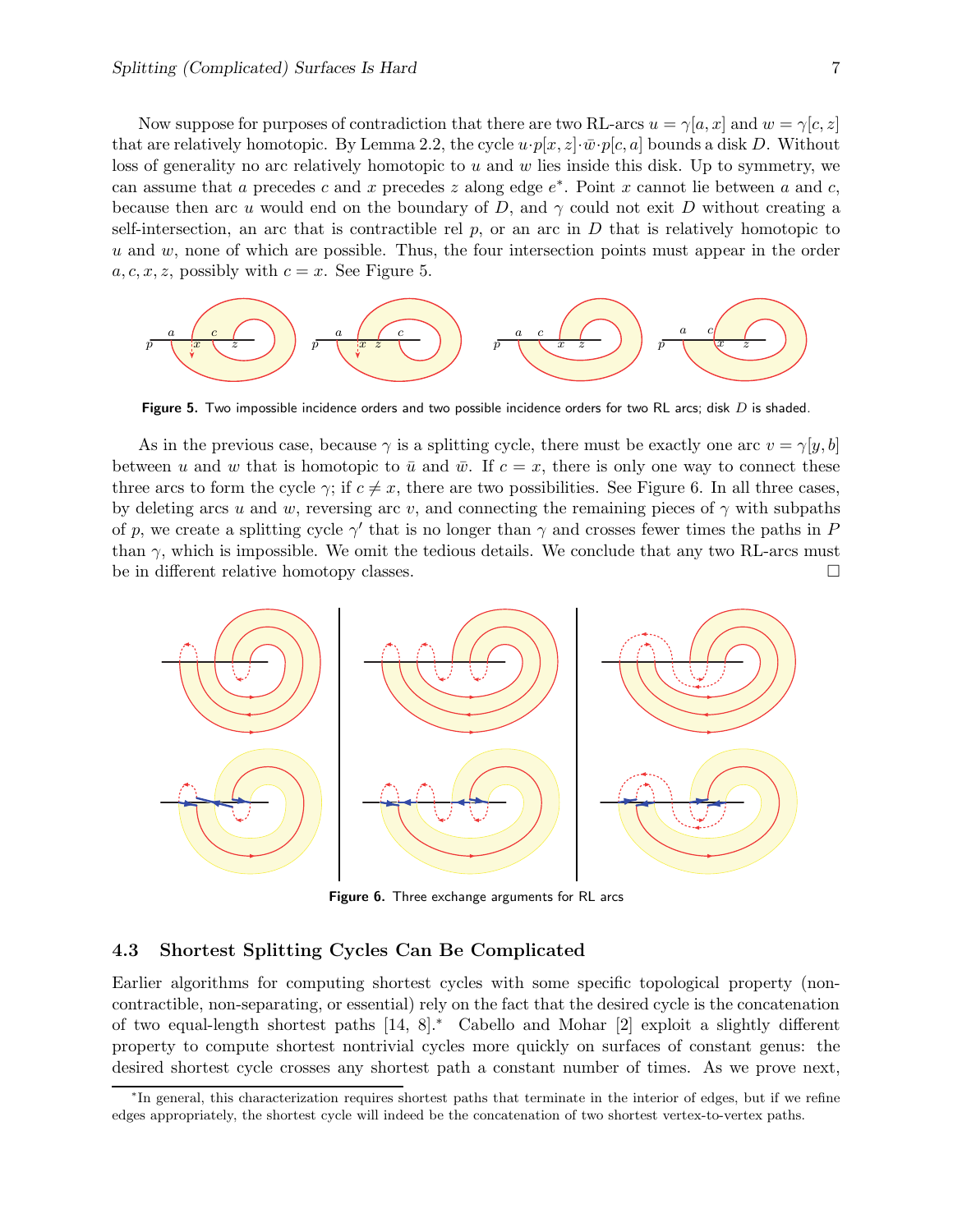neither of these properties holds for the shortest splitting cycle; in particular, the upper bound of Proposition 4.2 is tight up to constant factors.

**Theorem 4.3.** For any  $g \geq 2$ , there is a combinatorial surface  $\mathcal{M}_g$  of genus g whose unique shortest splitting cycle (up to orientation) crosses a shortest path  $\Omega(g)$  times and (therefore) cannot be decomposed into fewer than  $\Omega(g)$  shortest paths and edges.

**Proof:** We consider only the case where g is even. We construct a combinatorial surface  $\mathcal{M}_q$  of genus g as follows; see Figure 7. The base surface  $\mathcal{M}_0$  is a sphere whose geometry approximates an hourglass. Let  $\gamma$  be the central cycle that partitions the two lobes of the hourglass. To construct  $\mathcal{M}_q$ , we attach g handles to this hourglass, each joining a small circle  $c_i$  on the neck of the hourglass, just to one side of  $\gamma$ , to a large circle  $C_i$  far away on the opposite lobe. The small circles  $c_i$  are arranged symmetrically around the neck of the hourglass, alternating between the two sides of  $\gamma$ ; the large circles  $C_i$  are also partitioned evenly between the two lobes of the hourglass.



Figure 7. Ph'nglui mglw'nafh Cthulhu R'lyeh wgah'nagl fhtagn! (a) A surface whose shortest splitting cycle cuts a shortest path  $\Omega(g)$  times. (b) A closeup of the undulating shortest splitting cycle.

Let  $\mu$  be a cycle that undulates around the small circles in order, crossing  $\gamma$  a total of g times, as shown in Figure 7(b). We easily verify that  $\mu$  splits  $\mathcal{M}_q$  into two surfaces of genus g. Let  $x_1, x_2, \ldots x_q = x_0$  denote the g intersection points of  $\mu$  and  $\gamma$ . For each i, let  $\mu_i$  and  $\gamma_i$  respectively denote the subpaths of  $\mu$  and  $\gamma$  between  $x_{i-1}$  and  $x_i$ . Let F be the union of these 2g paths.

To obtain a combinatorial structure on  $\mathcal{M}_q$ , we embed a weighted graph G that contains F as a subgraph, such that every face of the embedding is a topological disk. We assign each edge  $\mu_i$ length 2g, each path  $\gamma_i$  length 1, and every other edge in G length at least  $4g^2$ . With the assigned edge weights, any shortest splitting cycle must be a circuit in F.

Let  $\alpha$  be a splitting cycle that is a circuit in F. By Lemma 4.1,  $\alpha$  traverses each path  $\gamma_i$  and  $\mu_i$  at most once in each direction. For any i, there is a path in  $\mathcal{M}_g \setminus F$  from one side of  $\gamma_i$  to the other, so  $\alpha$  must traverse each edge  $\gamma_i$  either twice (in opposite directions) or not at all.

Consider any simple cycle  $\beta$  in a tubular neighborhood of F that traverses every edge in F either once in each direction or not at all. This cycle must be null-homologous, and therefore separating. Since  $\beta$  lies inside a small tubular neighborhood of F, which has genus zero, some component of  $M \setminus \beta$  has genus zero. Moreover,  $\beta$  is the only boundary of this component. We conclude that  $\beta$ is contractible.

The splitting cycle  $\alpha$  is not contractible, so it must traverse some edge  $\mu_i$  exactly once. But  $\alpha$ must traverse the edges adjacent to any vertex  $x_i$  an even number of times, which implies that  $\alpha$ traverses every edge  $\mu_i$  exactly once. Thus, every splitting cycle in F is at least as long as  $\mu$ , which implies that  $\mu$  is the unique shortest splitting cycle in  $\mathcal{M}_q$ .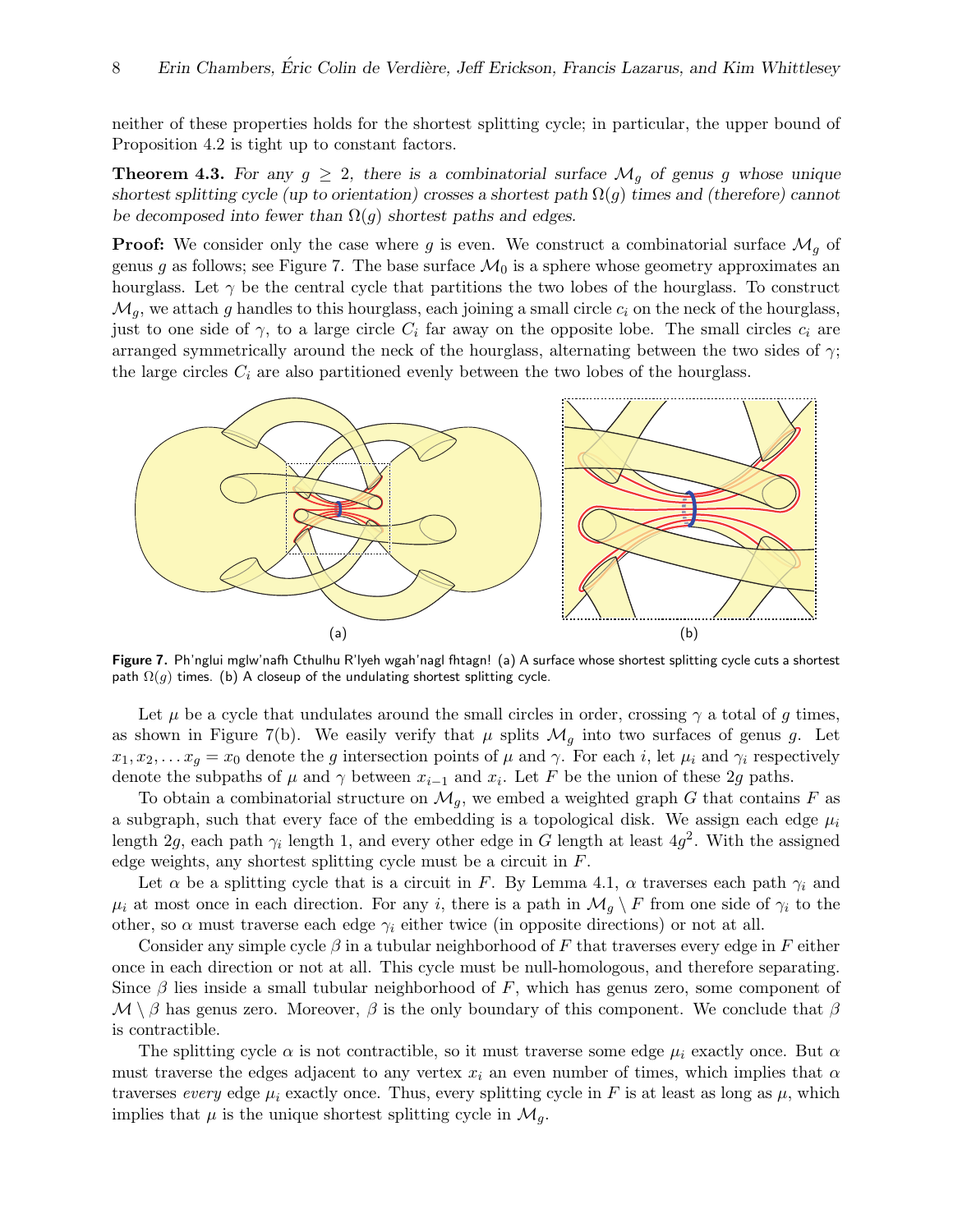The cycle  $\mu$  does not contain a single (even approximate!) vertex-to-vertex shortest path. Even if we allow shortest paths between points in the interior of edges, each such path contains at most one vertex  $x_i$ . The cycle  $\gamma$  can clearly be partitioned into two shortest paths of length  $g/2$ ;  $\mu$ crosses each of these paths at least  $g/2 - 2$  times.

# 5 Algorithm

In this section, we prove the following theorem.

**Theorem 5.1.** Let  $M$  be an orientable cross-metric surface without boundary; let g be its genus and n be its complexity. We can compute a shortest splitting cycle in M in  $g^{O(g)}n^2 \log n$  time.

The algorithm proceeds in several stages, described in detail in the following subsections. First, we compute the shortest system of loops from some arbitrary basepoint, using the greedy algorithm of Erickson and Whittlesey [9]. Next, we cut  $\mathcal M$  along this system of loops and then enumerate all possible homotopy types for the splitting cycle on the resulting polygonal schema. We discard any homotopy type that does not yield a valid splitting cycle. Finally, for each remaining homotopy class, we compute a representative cycle  $\gamma$  on the input surface M, and then compute the shortest cycle homotopic to  $\gamma$ , using the recent algorithm of Colin de Verdière and Erickson [3]. Out of all cycles constructed this way, we return the shortest one.

## 5.1 Greedy Loops

Let v be any point of M in the interior of a face of  $G^*(\mathcal{M})$ . Let  $\alpha_1, \ldots, \alpha_{2g}$  be the shortest system of loops of M with basepoint v; this system of loops can be computed in  $O(n \log n + gn)$  time using a greedy algorithm of Erickson and Whittlesey [9].

The key property of this system of loops is that each loop  $\alpha_i$  is composed of two shortest paths in the primal graph  $G(\mathcal{M})$ ; however, in general these two paths meet at a point  $m_i$  in the interior of some edge  $e_i$ . To simplify our algorithm, we split  $e_i$  into two edges at  $m_i$ —or equivalently, in the dual graph, we replace the dual edge  $e_i^*$  with two parallel edges—partitioning the length appropriately, so that  $\alpha_i$  consists of two vertex-to-vertex shortest paths  $\beta_i$  and  $\beta'_i$  in  $G(\mathcal{M})$ .

## 5.2 Enumeration of Homotopy Classes via Labeled Triangulations

Lemma 4.2 tells us that some shortest splitting cycle  $\gamma$  that crosses each path  $\beta_i$  or  $\beta'_i$  at most  $O(g)$  times, and thus crosses each loop  $\alpha_i$  at most  $O(g)$  times. Our algorithm therefore enumerates (possibly redundantly) a superset of all homotopy classes of cycles that cross each  $\alpha_i$  at most  $O(g)$ times.

Cut M along the loops  $\alpha_i$  to obtain a polygonal schema. This operation also cuts the unknown cycle  $\gamma$  into many segments that go across the schema. Since  $\gamma$  is simple, no two of these segments cross. We can assume that  $\gamma$  does not pass through the basepoint v; since v does not lie on  $G^*(\mathcal{M})$ , we can slightly perturb  $\gamma$  without changing its length (in the cross-metric surface) or its homotopy class.

The segments of  $\gamma$  can be grouped into subsets according to which pair of edges they meet on the polygonal schema (Figure 8). We dualize the polygonal schema, replacing each edge with a vertex and connecting vertices that correspond to consecutive edges; now each subset of segments corresponds to an edge between two vertices of the dual 4g-gon. Since no two segments cross, these edges cannot cross; in particular, all the edges belong to some triangulation of the dual polygon.

Thus the candidate homotopy classes of a shortest splitting cycle are described by *labeled tri*angulations, which consists of a triangulation of the dual polygon, in which every edge is labeled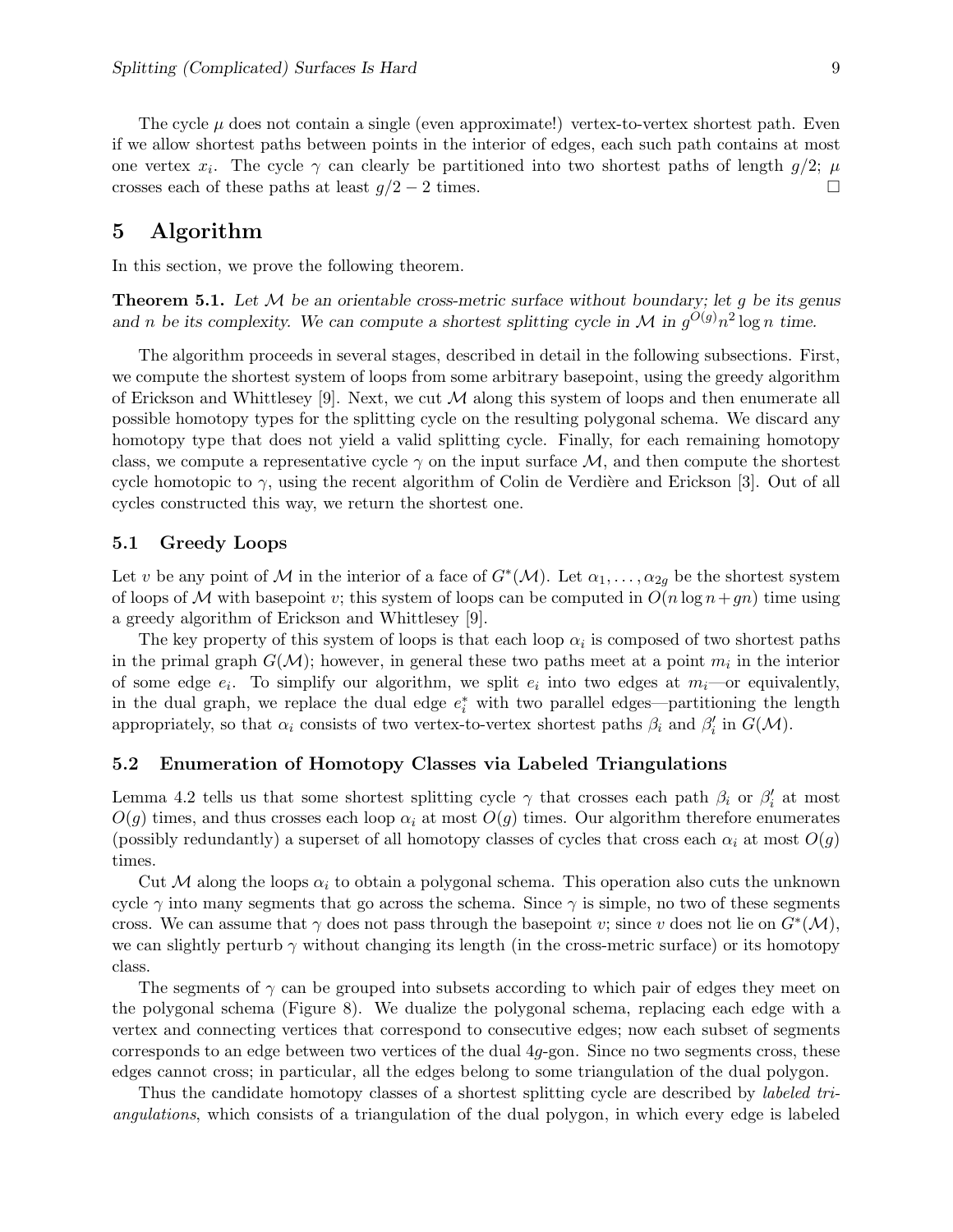

Figure 8. From a cycle to a labeled triangulation. Left: A splitting cycle. Middle: The corresponding subsets of segments; each label indicates the number of segments contained in a subset. Right: A corresponding labeled triangulation of the dual polygon.

with an integer between 0 and  $O(q)$ . Intuitively, the label of an edge in the triangulation represents the number of times that the cycle runs along that edge. There are  $C_{4g-2} = O(4^{4g})$  possible triangulations, where  $C_n$  is the nth Calatan number, which we can enumerate in  $O(g)$  time each. (This is essentially identical to the enumeration of binary trees.) There are  $g^{O(g)}$  ways to label each triangulation, which we can enumerate in constant amortized time per labeling.

We thus obtain a total of  $g^{O(g)}$  potential homotopy classes for  $\gamma$ . Most of the labeled triangulations do not correspond to a splitting cycle, or to any cycle for that matter. We now explain how to throw away a number of these possibilities.

## 5.3 Discarding Irrelevant Labeled Triangulations

Given a candidate labeled triangulation  $T$ , we want to test whether this corresponds to a splitting cycle. We must check that this representation (1) corresponds to a set of cycles, (2) is actually a single cycle, (3) is separating and (4) is non-contractible. We describe how to perform these tests in  $O(g^2)$  time.

To check that T corresponds to a set of cycles, it suffices to check that two edges in the polygonal schema that correspond to the same  $\alpha_i$  are crossed the same number of times. If this property is not satisfied, we simply discard T.

For the three following steps, we build a combinatorial surface corresponding to the arrangement, on  $\mathcal M$ , of the greedy loops and of the candidate cycle(s) defined by T. Imagine cutting the polygonal schema along the subsets of edges given by the triangulation. (Since we have multiple edges actually running along one edge of the triangulation, we view these as giving thin strips between triangular pieces.) Then identify corresponding subpaths of the polygonal schema. The complexity of the resulting surface is  $O(g^2)$ . Said differently, this surface is exactly the surface M containing the arrangement of the greedy system of loops and of the candidate cycle, but forgetting about the  $O(n)$  internal complexity of the surface.

We can now check that  $T$  defines a single cycle by walking along the graph, starting from an arbitrary segment, marking visited segments until we return to the initial segment, and then by checking that all segments have been marked.

To test that a cycle is separating but non-contractible, we use a simplification of an algorithm of Erickson and Har-Peled [8]. To test separation, perform a depth- or breadth-first search on the faces of the combinatorial surface, starting from any initial face, but forbidding crossings with any segment of the cycle. The cycle is separating if and only if the search halts before visiting every face of the surface. We also compute the Euler characteristic of the reachable portion of the surface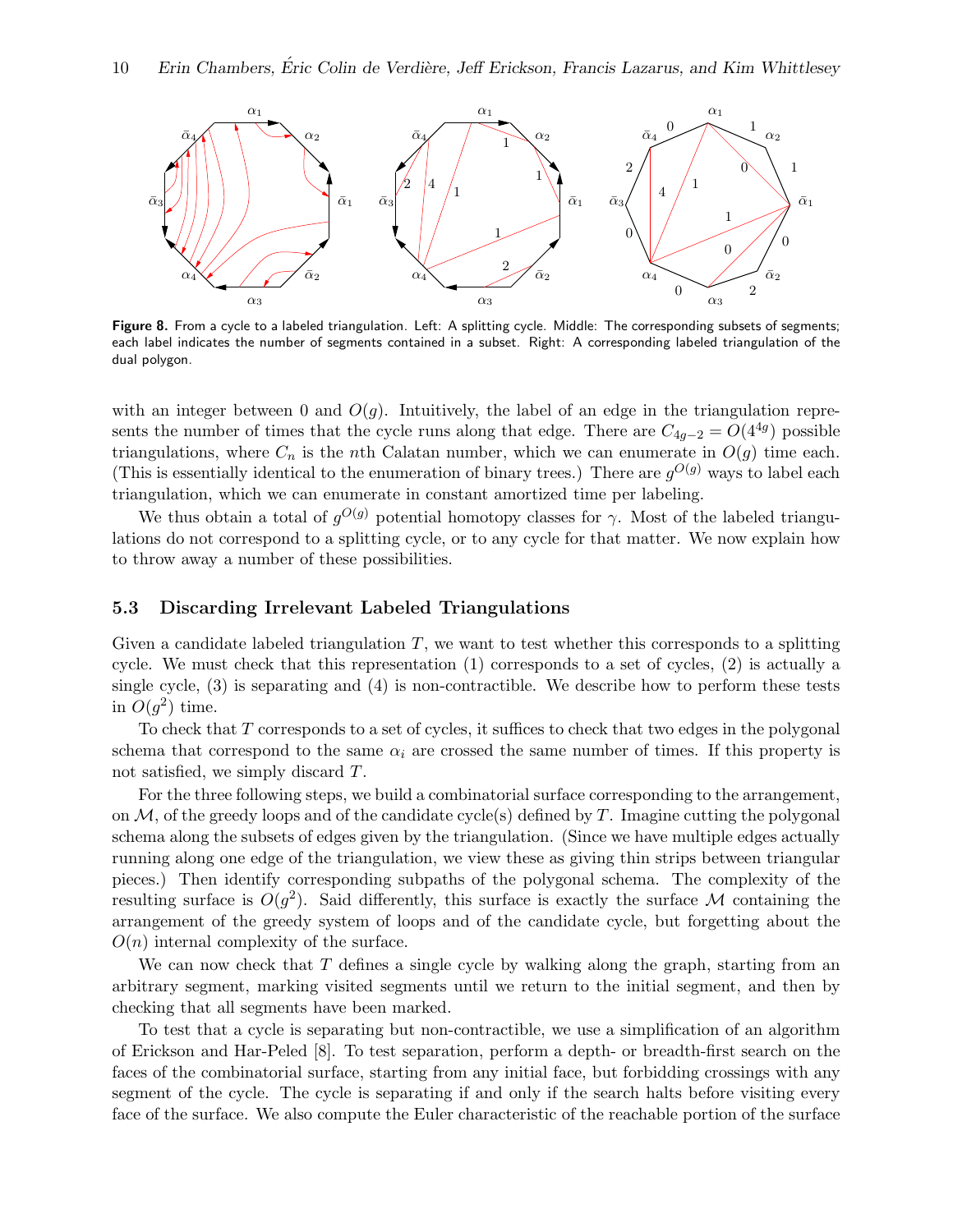during the search, by counting vertices, edges, and faces. The cycle is non-contractible if and only if this Euler characteristic is neither 1 (a disk) nor  $1 - 2g$  (the complement of a disk).

## 5.4 Shortest Cycle in Each Homotopy Class

In the last step, for each non-discarded labeled triangulation, we build a cycle in the corresponding homotopy class in the original cross-metric surface  $\mathcal M$  and shorten it as much as possible in its homotopy class. We then retain a cycle with minimal length. Recall that, by the considerations above, there remain  $g^{O(g)}$  labeled triangulations.

Let T be a labeled triangulation. We first create some paths in the polygonal schema that correspond to the interior edges of the triangulation. These paths are computed by running along a part of the polygonal schema. Specifically, we maintain a disk  $D$  inside which we need to create connections; initially, D is the polygonal schema. The dual of this disk is a tree. We iteratively remove a leaf of the tree from the disk and add a path corresponding to the edge of the triangulation that the leaf's edge crossed. The path is created by running along the boundary of the current disk. In particular, its complexity is  $O(qn)$ .

Now, we use the labels of T to create as many segments on each edge of the triangulation, and we connect these pieces in the obvious way. Since we have  $O(g^2)$  paths, each consisting of  $O(gn)$ edges, we construct a cycle  $\gamma$  with complexity  $O(g^3 n)$  in  $O(g^3 n)$  time.

We then use the algorithm of Colin de Verdière and Erickson  $[3]$  to find the shortest cycle  $\gamma'$  freely homotopic to  $\gamma$ ; this algorithm runs in time  $O(n^2 \log n + g n k \log(g n k))$ , where k is the complexity of the input path. The input cycle  $\gamma$  has complexity  $O(g^3n)$ , and trivially  $g = O(n)$ , so the running time simplifies to  $O(g^4 n^2 \log n)$ .

Finally, the output cycle  $\gamma'$  may contain self-intersections. However, because  $\gamma'$  is homotopic to a simple cycle, a theorem of Hass and Scott [10] (see also [4]) implies that if  $\gamma'$  is self-intersecting, some pair of self-intersections bounds a disk. We can discover any such bigon by depth-first search and then remove it by homotoping the cycle. This modification does not change the length of the cycle. The complexity of  $\gamma'$  is at most 2n by Lemma 4.1, so discovering and removing a bigon takes  $O(n)$  time. Thus, in  $O(n^2)$  time, we can remove all self-intersections from  $\gamma'$ .

Since our enumeration includes the homotopy class of the shortest splitting cycle, our algorithm will eventually output the shortest splitting cycle. The total time spent is  $g^{O(g)}n^2 \log n$ . This concludes the proof of Theorem 5.1.

# 6 Conclusions

The results of this paper suggest several open problems. Most notably, can we approximate the shortest splitting cycle, or is that also NP-hard? We could also consider the following high-level approach. Compute shortest simple cycles in each non-trivial homotopy class in order of increasing length, stopping either when we find a separating cycle, or when we find two cycles  $\alpha$  and  $\beta$  that intersect an odd number of times. If we find a separating cycle, it is of course the shortest splitting cycle. If we find two cycles with odd intersection number, an exchange argument implies that the intersection number is 1. For some orientation of  $\alpha$  and  $\beta$ , the cycle  $\alpha \cdot \beta \cdot \bar{\alpha} \cdot \bar{\beta}$  is a splitting cycle whose length is at most four times the length of the shortest splitting cycle. Can this algorithm be implemented efficiently? How quickly can we enumerate the  $k$  shortest homotopy classes of  $(\text{simple})$  cycles? Techniques of Eppstein for enumerating k shortest paths may be useful here.

If we iterately cut along splitting cycles, we optain a decomposition of the surface into punctured tori. Can we obtain the shortest such decomposition by repeatedly cutting the surface along its shortest splitting cycle? Is computing the shortest torus decomposition NP-hard? Similarly, a pants decomposition is a set of disjoint simple cycles decomposing a surface into pairs of pants, or spheres